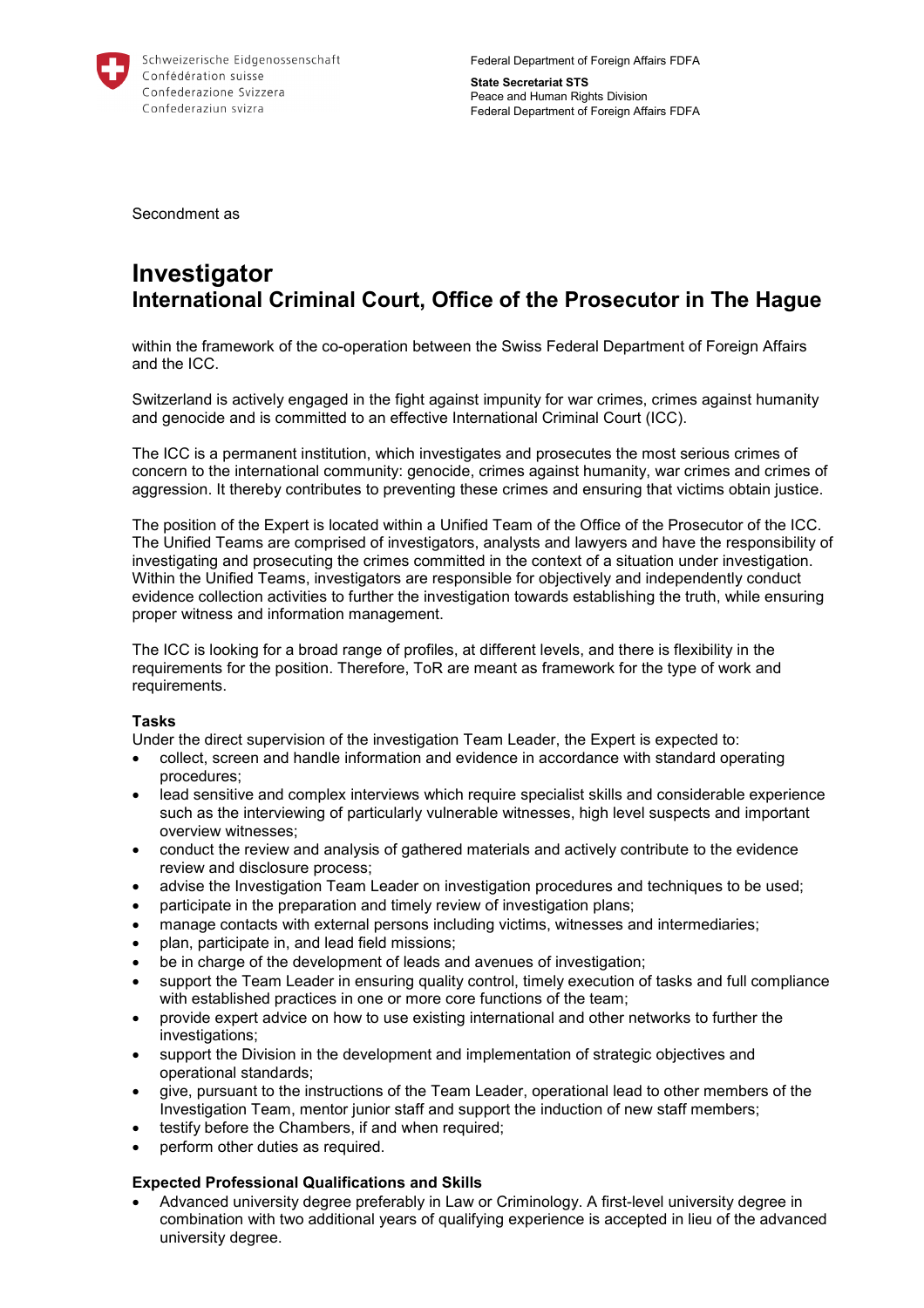- A diploma in criminal investigation from a law enforcement academy and/or relevant training in crime investigation techniques, combined with 11 years of relevant experience may be considered in lieu of a university degree;
- A minimum of 5 years (7 years with a first level university degree) of professional experience in criminal investigations within a law enforcement or judicial context, with a special focus on complex, large-scale cases;
- Or same level of professional experience working with NGO/IGO or International Commission of Inquiry, with a special focus on complex, large-scale cases;
- Expert knowledge of investigation techniques and procedures;
- Significant experience conducting investigative interviews of victims, witnesses and suspects;
- Experience in conducting or participating in complex investigations, with a particular emphasis on investigations of criminal networks, organised and/or transnational crimes, crimes committed in the context of armed conflicts and/or financial investigations;
- Experience in operating in risk or high-risk environments following strong security protocols;
- Experience in conducting open-source research and online investigations;
- Knowledge of the requirements of international criminal law concerning the elements of crimes and modes of liability;
- Excellent ability to organize complex and voluminous amounts of information and evidence;
- Excellent research, analytical and problem-solving skills, including familiarity with analysis techniques;
- Excellent ability to communicate effectively with police, NGOs, journalists or other relevant partners and networks;
- Ability to comply with high-level confidentiality requirements;
- Ability to work under stressful conditions;
- Ability to demonstrate a high degree of flexibility and adaptability;
- Ability to work effectively in a multi-cultural and multi-disciplinary environment;
- Ability to work in a non-discriminatory manner, with respect for diversity;
- Ability to participate in field missions and comply with relevant operational and security standards;
- High professional and personal integrity standards. Ability to keep strict standards of confidentiality and information security;
- Proficiency in one language of the Court (English or French) is); working knowledge of the other is considered a strong asset and knowledge of another official language of the Court (Arabic, Ukrainian, Russian and Spanish) is considered an asset. Good passive knowledge of two Swiss official languages.

Other Requirements

- A valid driver's license and experience driving a vehicle with manual transmission is required;
- Physical and mental fitness to work in this context (Assignments are subject to successfully meeting the medical standards);
- Swiss nationality.

| Duty station:                              | The Hague                                               |
|--------------------------------------------|---------------------------------------------------------|
| Start of assignment:                       | Summer 2022                                             |
| Duration of contract:                      | one-year with possibility of extension, max.<br>2 years |
| Deadline for applications:                 | 08 Mai 2022                                             |
| Interviews are scheduled to take place on: | 16/17 Mai 2022                                          |
| Family:                                    | Accompaniment by partner and children is<br>possible    |

Click here to learn more about the organisation: https://www.icc-cpi.int/

For further information, please contact:

- Ms. Marlene Schenck, Directorate of International Law (marlene.schenck@eda.admin.ch, +41 58 48504 46) for questions related to the Job Description or
- Ms. Janine Misteli, Recruitment Officer (janine.misteli@eda.admin.ch, + 41 58 462 63 39) for questions on requirements and on the selection process.